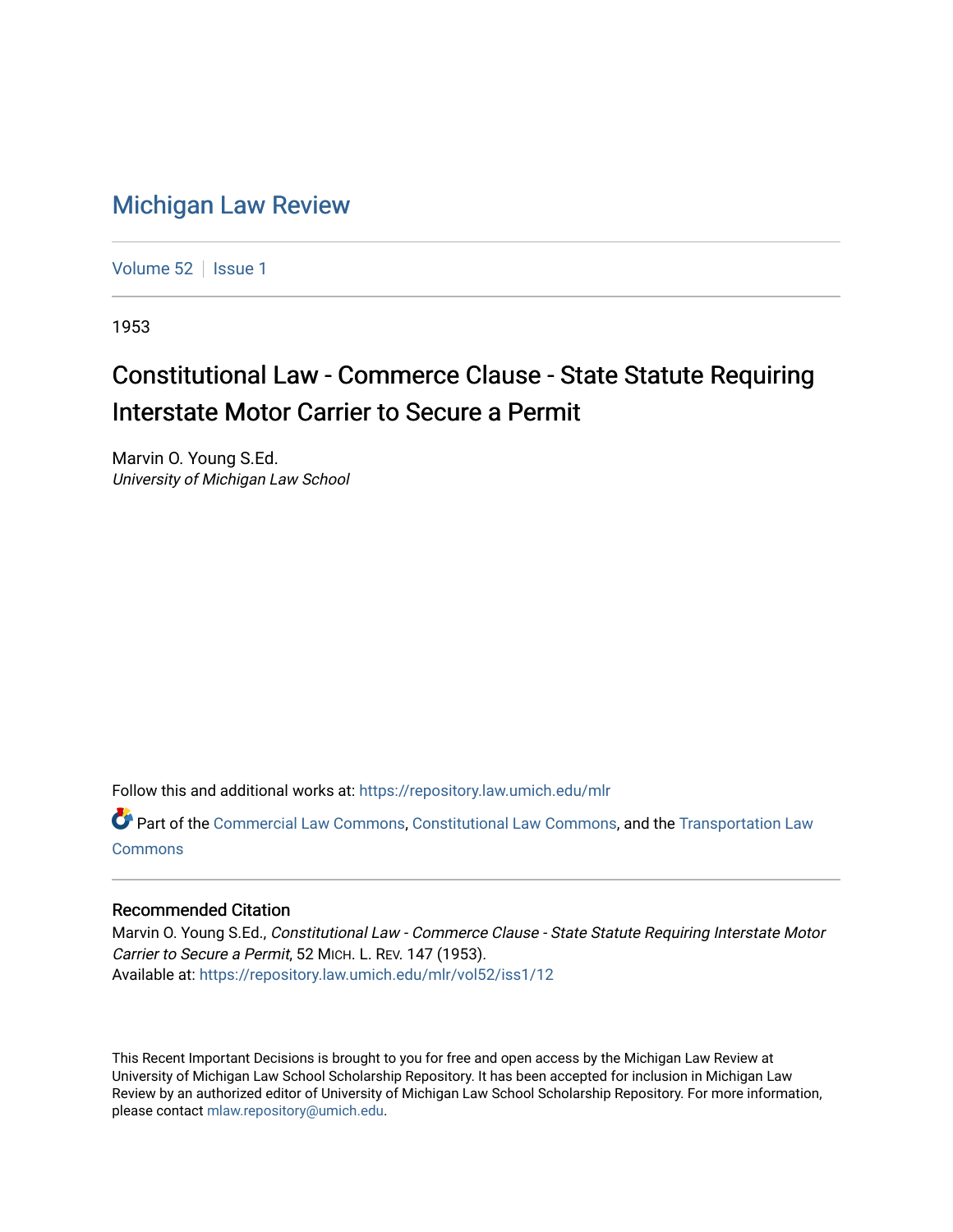CoNSTITUTIONAL LAw-CoMMBRCE CLAUSE-STATE STATUTE REQUIRING INTERSTATE MOTOR CARRIER TO SECURE A PERMIT-Petitioner brought an action in an Arkansas state court to enjoin enforcement of a state statute which required all contract carriers using the highways of the state to secure a permit from the state Public Service Commission.<sup>1</sup> The Arkansas Supreme Court found that five driver-owners who had been arrested while transporting petitioner's product in interstate commerce without such a permit were "contract carriers" within the meaning of the statute. Neither petitioner nor any of the drivers had applied for a state permit. Under the terms of the statute, granting of the permit was contingent on certain factors, such as the financial reliability of the applicant, applicant's sense of responsibility to the public, and the existing and proposed transportation service.<sup>2</sup> *Held*, four justices dissenting, the requirement of such a permit imposes no undue burden on interstate commence because there was no showing that the state will ever attempt to impose any of the apprehended burdensome conditions as prerequisite to the granting of the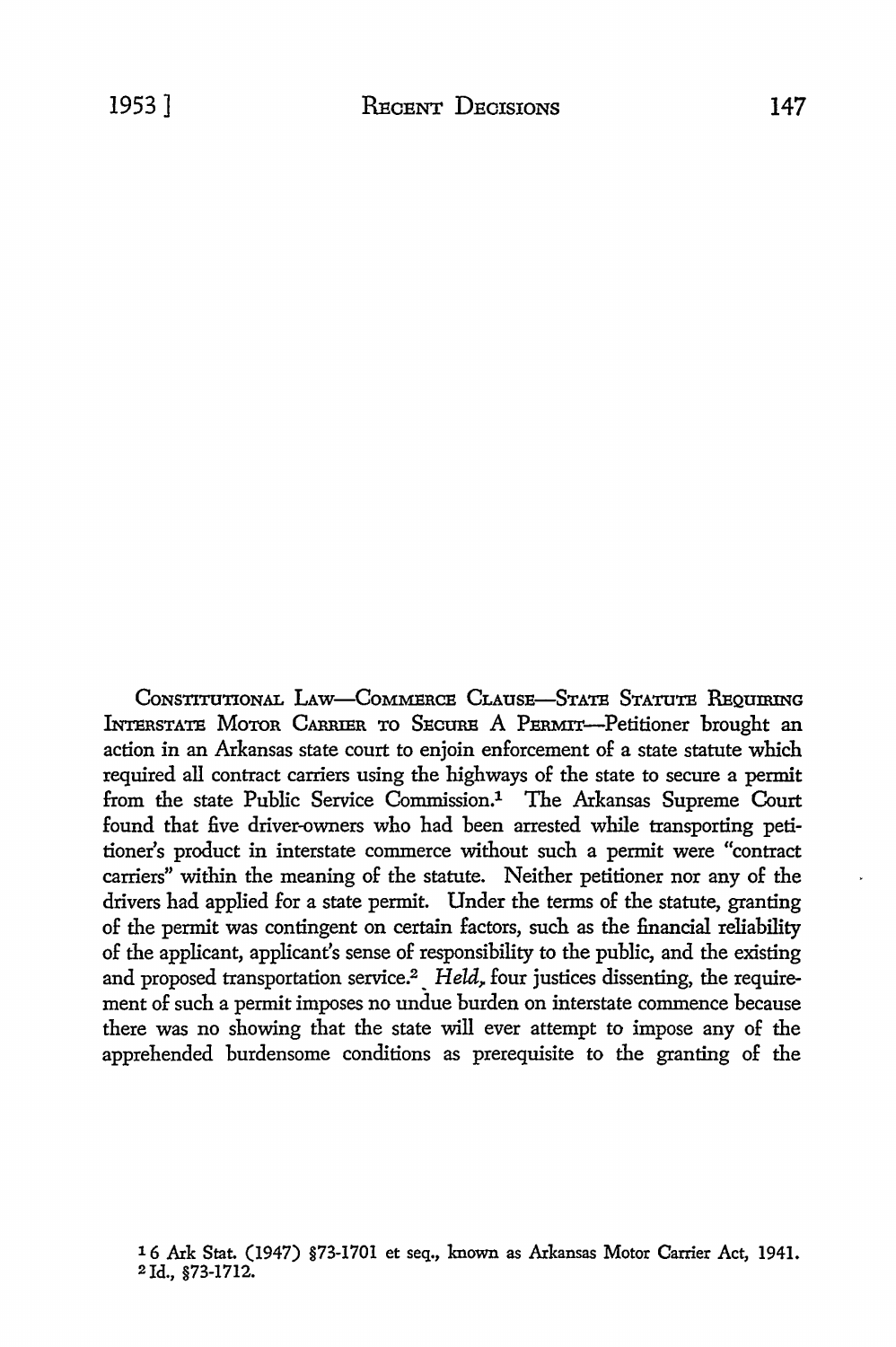permit. *Lloyd A. Fry Roofing Co. v. Wood*, 344 U.S. 157, 73 S.Ct. 204 (1952).

It has been quite uniformly recognized since *Gibbons v. Ogden*<sup>8</sup> in 1824 that the grant of power to Congress under the commerce clause<sup>4</sup> necessarily implies some degree of limitation on a state's power to regulate interstate commerce.<sup>5</sup> The most widely accepted view has been that a state retains the power to regulate commerce as to local matters not requiring uniform national legislation until Congress acts to displace this power. 6 The problem of the principal case, the constitutionality of a state statute which requires an interstate motor carrier to obtain a permit as a condition precedent to use of the highways of the state, was first considered by the Supreme Court in *Buck v*. Kuykendall.<sup>7</sup> In that case the Court held that a state could not refuse a permit to an interstate motor carrier on the ground that existing transportation facilities were adequate, since this constituted an obstruction of interstate commerce and contravened the implied prohibition of the commerce clause.<sup>8</sup> Subsequent cases, however, have established some important distinctions. A state may validly impose safety, health or conservation regulations on carriers, even though they are engaged exclusively in interstate commerce, these being deemed essentially "local" problems under the prevailing view.9 Thus, a state may deny an interstate motor carrier permission to use a specific highway on the basis of traffic congestion;10 it may impose reasonable size and weight limitations on interstate carriers as a conservation measure;<sup>11</sup> it may revoke an interstate

s 9 Wheat. (22 U.S.) 1 (1824).

<sup>4</sup>U.S. CoNsT., art. I, §8: "The Congress shall have Power ••• To regulate Commerce with foreign Nations, and among the several States. . . ."

<sup>5</sup>In Gibbons v. Ogden, note 3 supra, Chief Justice Marshall asserted that the power of Congress over interstate commerce was exclusive, subject only to police power regulation by the states.

6 This approach was first advanced in Cooley v. Port Wardens of Philadelphia, 12 How. (53 U.S.) 299 (1851). This test was followed by Stone, C.J., in Southern Pacific Co. v. Arizona, 325 U.S. 761, 65 S.Ct. 1515 (1945). See also Panhandle Eastern Pipe Line Co. v. Michigan Public Service Commission, 341 U.S. 329, 71 S.Ct. 777 (1951). The enactment of the Federal Motor Carrier Act of 1935 displaced certain powers of the states to regulate interstate motor carriers, e.g., to prescribe maximum hours of service and qualifications of drivers. See 49 Stat. L. 546 (1935), 49 U.S.C. (1946) §304. Current regulations may be found in 49 C.F.R. §191.1 et seq. (1949). On displacement, see comment, 60 HAnv. L. Rsv. 262 (1946). The interstate contract carriers involved in the principal case are required to secure a permit from the Interstate Commerce Commission under this act. 49 U.S.C. (1946) §309.

7 267 U.S. 307, 45 S.Ct. 324 (1925).

Blbid. Bush Co. v. Malloy, 267 U.S. 317, 45 S.Ct. 326 (1925), decided the same day, also held that a state could not refuse a permit to an interstate carrier on the basis that existing transportation facilities were adequate.

<sup>9</sup>For a thorough treatment of this subject and a collection of the earlier cases, see Kauper, "State Regulation of Interstate Motor Carriers," 31 MICH. L. REV. 920, 1097 (1933).

10 Bradley v. Public Utilities Commission of Ohio, 289 U.S. 92, 53 S.Ct. 577 (1933).

11 South Carolina State Highway Dept. v. Barnwell Brothers, 303 U.S. 177, 58 S.Ct. 510 (1938). See also Maurer v. Hamilton, 309 U.S. 598, 60 S.Ct. 726 (1940) which held valid a state statute that prohibited operations of vehicles carrying another vehicle above the cab or over the head of the operator on state highways. See comment on size and weight limitations, 36 MrcH. L. REV. 443 (1938).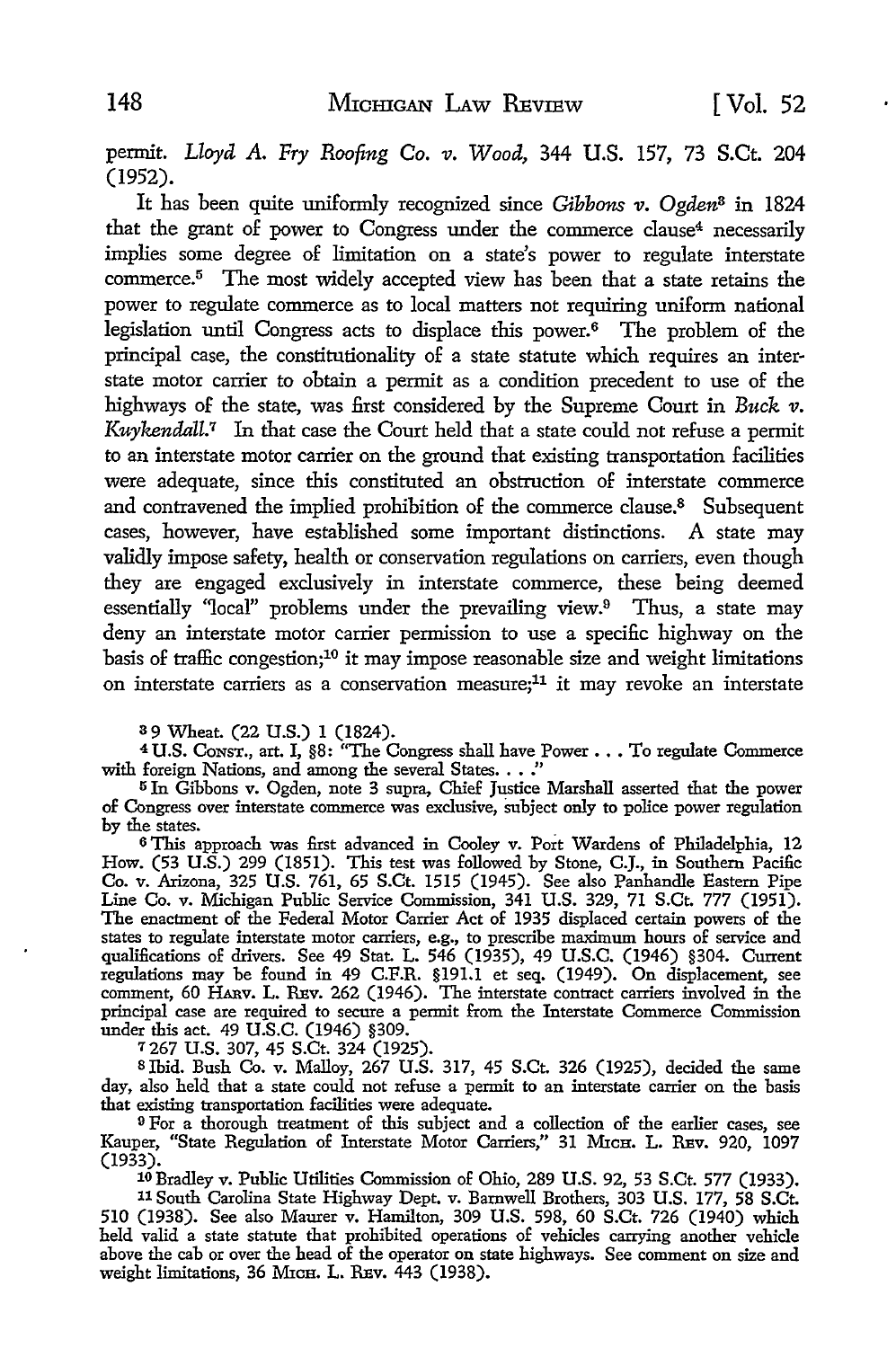carrier's permit when the carrier has disobeyed a state law prohibiting the transaction of *intrastate* business on an interstate permit;<sup>12</sup> or it may validly prohibit interstate shipments of liquor by carriers other than those authorized by the state.13 Recent decisions have indicated that the Court will go far in upholding local regulations which require a permit or license when it can find that the activity is essentially "local" in aspect, even though the result is to regulate interstate commerce.14

In the principal case, both the majority and the dissenters seemed to overlook the true import of *Clark v. Poor<sup>15</sup>* decided only two years after *Buck v. Kuykendall.16* In the *Clark* case, the Ohio statute requiring the motor carrier to obtain a permit was similar to the Arkansas statute in the principal case, and provided that the permit could be refused when existing transportation facilities were adequate.<sup>17</sup> As in the principal case, an injunction was sought but refused by the Supreme Court because the carrier had not been refused a permit-the carrier had made no application for one-and because state officials had expressly disclaimed any right to refuse a permit to any carrier engaged in interstate commerce.18 In these respects, the principal case would seem to be substantially on all fours with *Clark v. Poor.* It is submitted that the result is sound in both of the cases, but that the Court in each case failed to give its real reason for refusing the injunction. It would seem that what the Court was really doing was employing its well-known judicial technique of avoiding the constitutional issue whenever possible.19 In neither case had the state refused the interstate carrier a permit on the grounds outlawed by *Buck v. Kuykendall,20* and it is not at all certain that the state courts would have allowed such a refusal, since both acts contained provisions that the statute should not be construed so as to conflict with the federal power to regulate interstate commerce.21 It is suggested that the Court should have refused to anticipate the question of constitutional law and refrained from determining the validity

12 Eichholz v. Public Service Commission of Missouri, 306 U.S. 268, 59 S.Ct. 532 (1939).

13 Ziffrin, Inc. v. Reeves, 308 U.S. 132, 60 S.Ct. 163 (1939). See also Duckworth **v.** Arkansas, 314 **U.S.** 390, 62 S.Ct. 311 (1941), holding valid a state statute requiring all transporters of liquor through the state to secure a permit for identification purposes.

14 Panhandle Eastern Pipe Line Co. v. Michigan Public Service Commission, note 6 supra; Buck v. California, 343 U.S. 99, 72 S.Ct. 502 (1952). Cf. California v. Zook, 336 U.S. 725, 69 S.Ct. 841 (1949).

15 274 U.S. 554, 47 S.Ct. 702 (1927).

16 In both Buck v. Kuykendall and Clark v. Poor, the majority opinion was written by Brandeis, J.

17 Ohio Gen. Code (Throckmorton, 1926) §614-87. This same statute is now found in Ohio Rev. Code (Baldwin, 1953) §4921.10.

18 Clark v. Poor, note 15 supra. *Accord:* Columbia Terminals Co. v. Lambert, (D.C. D.C. 1939) 30 F. Supp. 28, app. dismissed and holding essentially affd. 309 U.S. 620, 60

<sup>19</sup> For a good example of this approach, see Spector Motor Service, Inc. v. McLaughlin, 323 U.S. 101, 65 S.Ct. 152 (1944).

20 I.e., that the area the carrier proposed to serve already had adequate transportation facilities.

216 Ark. Stat. (1947) §73-1726; Ohio Gen. Code (Page, 1946) §614-101 [omitted from Ohio Rev. Code (Baldwin, 1953)].